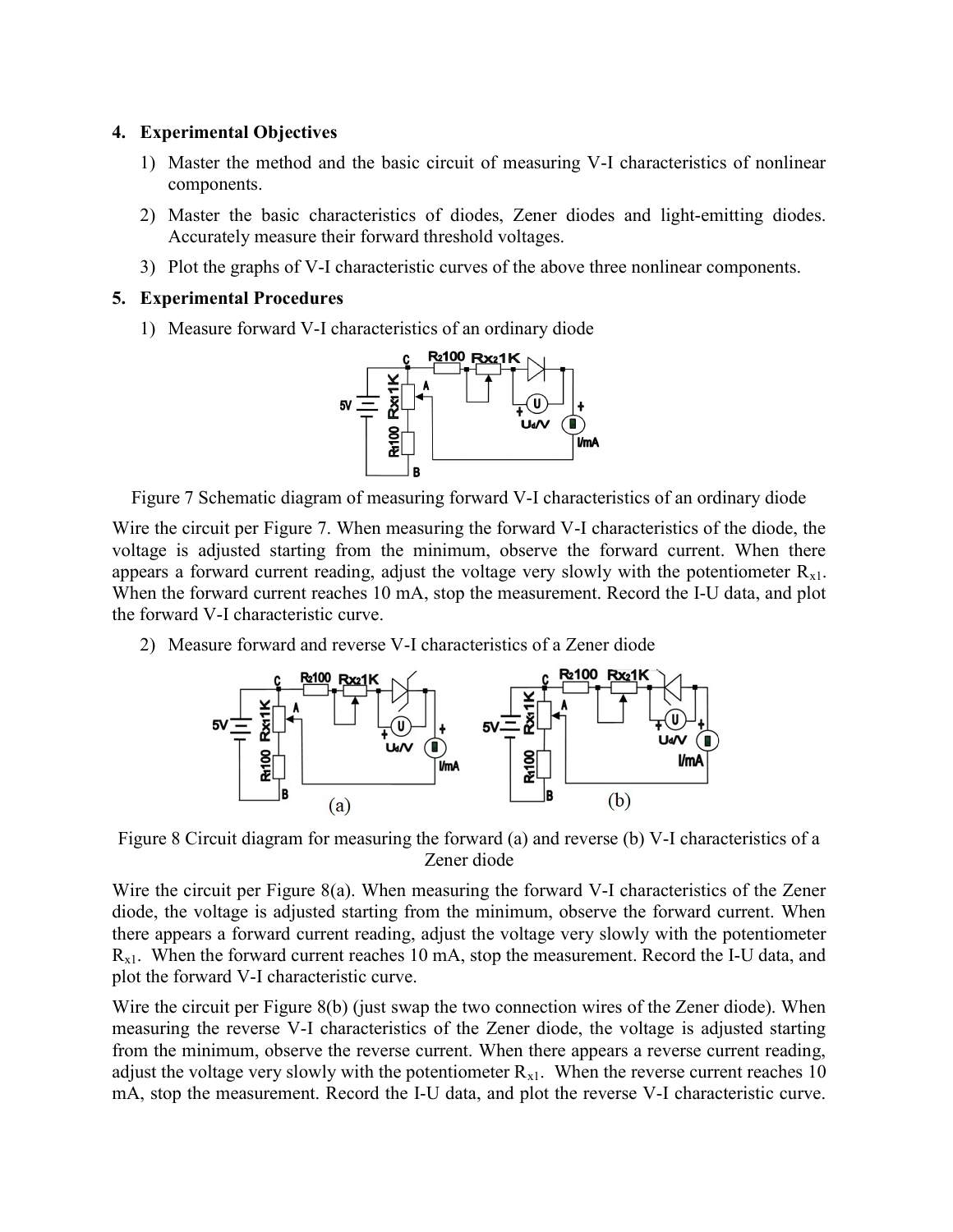Extrapolate the straight line to obtain the intercept, this is the reverse breakdown voltage of the Zener diode. The dynamic resistance of the Zener diode is obtained by voltammetry.

3) Measure the forward V-I characteristics of a LED



Figure 9 Circuit diagram for measuring the forward V-I characteristics of aLED

The forward V-I characteristic of the LED is similar to the general diode, and its turn-on voltage is the lighting voltage. Because its peak wavelength is related to the forbidden band width Eg of the semiconductor material, LEDs made of different materials will emit light with different peak wavelengths, and the turn-on voltage will also be different. This experiment provides a red LED. Measure its turn-on voltage and estimate its peak wavelength based on the turn-on voltage.

When measuring the forward V-I characteristics of the LED, the voltage is adjusted starting from the minimum, observe the forward current. When there appears a forward current reading, adjust the voltage very slowly with the potentiometer  $R_{x1}$ . When the forward current reaches 10 mA, stop the measurement. Record the I-U data, and plot the forward V-I characteristic curve. Note: the maximum forward current cannot exceed 20 mA, otherwise the LED may burn out.

4) Optional experiment: Study the non-linear characteristics and measure the V-I characteristics of a tungsten filament bulb

\* When measuring the V-I characteristics of tungsten filament bulbs, the two 100  $\Omega$  protection resistors  $(R_1 \text{ and } R_2)$  in the measurement circuit must be short-circuited with wires.

The working principle of the tungsten filament bulb is: when the current flows through the tungsten filament, the resistance of the tungsten filament becomes hot and emits light. During operation, the filament is in a high temperature state, and the resistance value of the filament increases as the temperature increases. The greater the current through the filament, the higher its temperature and the greater the resistance will be. The V-I characteristic curve is not a straight line, so the tungsten filament bulb is a non-linear element.

Within a certain current range, the relationship between the voltage and current of the tungsten filament bulb is

$$
U = K I^n, \tag{2}
$$

where  $K$  and  $n$  are coefficients related to the tungsten filament bulb.

Experimental contents:

- a. Measure the V-I characteristics of tungsten filament bulbs.
- b. Verify formula (2) and find the coefficients  $K$  and  $n$ .